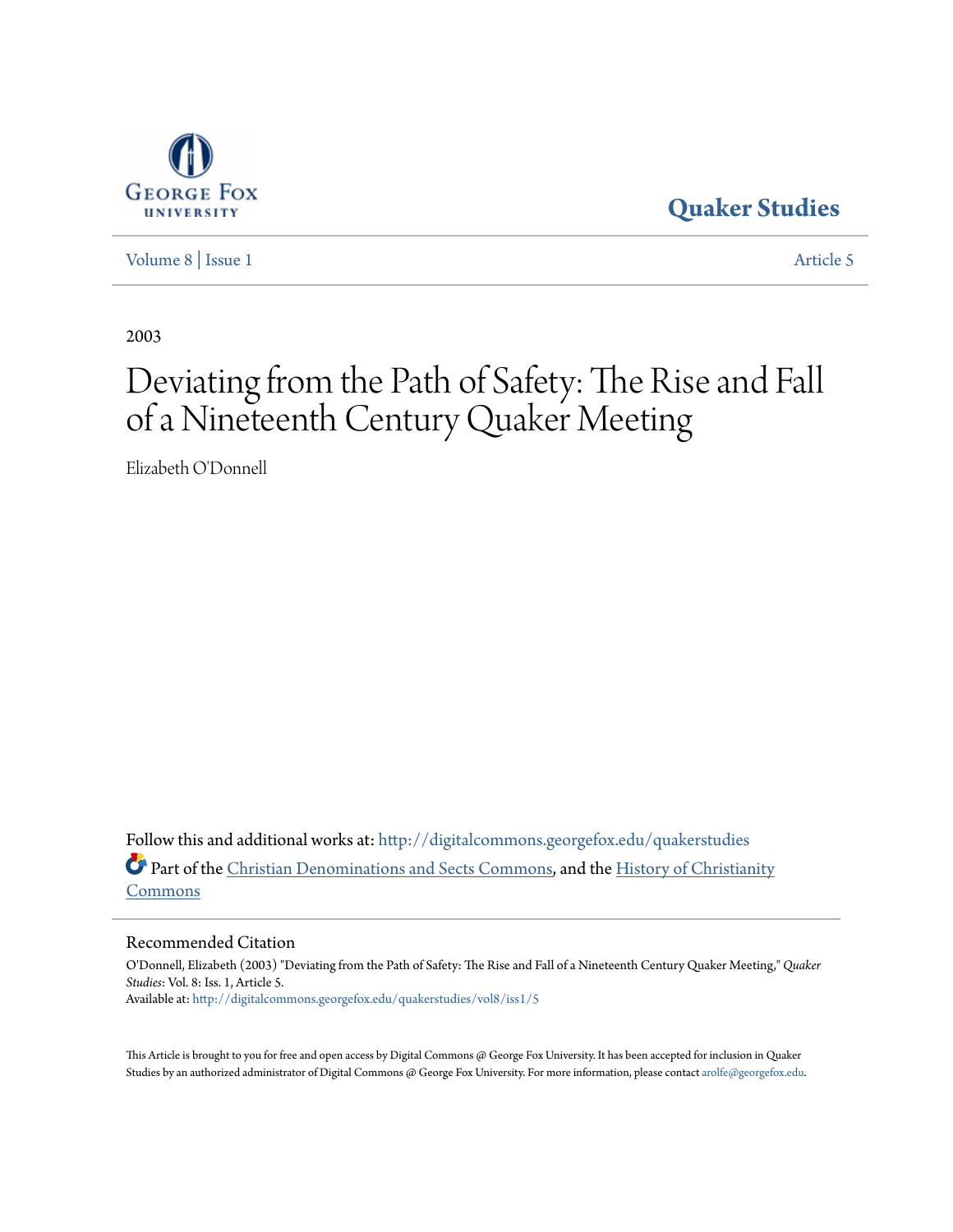QUAKER STUDIES 8/1 (2003) [68-88) ISSN 1363-013X

## DEVIATING FROM THE PATH OF SAFETY:

# THE RISE AND FALL OF A NINETEENTH CENTURY QUAKER MEETING1

Elizabeth O'Donnell

#### **ABSTRACT**

This article examines the re-establishment, expansion, and subsequent decline of a Quaker community in Benfieldside, north-west county Durham, between 1839 and 1886. It shows that the presence of a leading family and economic opportunities were both key factors in drawing Friends to the area. The failure of the largest north-east joint stock bank in 1857 was largely caused by its over-lending to the Derwent Ironworks. Prominent members of the Benfieldside Quaker community had interests in both concerns and were thus enmeshed in the financial scandal which ensued. An examination of the Newcastle Monthly Meeting reports, which investigated the affair, reveals how the scandal split the local meeting and led to its rapid decline.

#### KEYWORDS

Derwent Iron Company, Quaker business, Jonathan Richardson, banking, Quaker discipline, Shotley Spa

#### INTRODUCTION

The nineteenth century saw significant demographic changes in Britain, with a greatly increased population and also shifts in its distribution, caused by internal migration away from areas of economic decline and into those of industrial expansion.<sup>2</sup> Quaker communities were also sensitive to internal migration, and

This article is based on a paper given by the author entitled 'Spa, Steel and Schism: Expansion and decline in a nineteenth century north-east Quaker community', to the North East England History Institute (NEEHI) Conference, 'Religion and Community in North-East England' held at the University of Sunderland in October 1997.

2 There is a vast body of literature relating to population growth and internal migration in this period. A useful overview is found in P. Hudson, The Industrial Revolution (London: Edward Arnold, 1992), ch. 5.

an important influence on the viability of a local meeting was the availability of economic opportunities. Due to the small size of many Quaker communities, the removal or resignation of only a few families could have a catastrophic effect on the survival of a meeting. On the other hand, the arrival of a family could revive a meeting in decline, especially where financial success followed, as new migrants arrived to take advantage of the economic opportunities. Also significant to the continuing vigour of a meeting was the presence of a leading family with sufficient affiuence and time to undertake the important offices in the management of the Society, and to provide 'good standing' in the wider community.'

This article investigates the impact of a nineteenth century Quaker entrepreneur on Benfieldside, a small township in north-west county Durham, where an early Quaker meeting-house had been abandoned decades before. Jonathan Richardson's arrival in the early 1830s led not only to a dramatic expansion of the local economy, but also resulted in the rebirth of the Quaker community, as new enterprises encouraged an infusion of Friends from other parts of the region and beyond. Conversely, Richardson's financial disgrace and subsequent disownment from the Society of Friends plunged the local Quaker meeting into a 'stripped state' from which it never recovered. The scandal surrounding these events also calls into question a commonly-held assumption regarding Quaker business conduct: their reputation for integrity and financial acumen, due in part to the close internal surveillance of business affairs through the Society's Meetings for Discipline.<sup>4</sup>

Benfieldside had a long association with the Society of Friends. In 1653, George Fox visited the area, and one of the first meeting-houses in England is alleged to have been established there, when, according to legend, 'the Devil... appeared at the Meeting-house in great wrath, and attempted to snatch away the key which was destined to imprison him forever'.5 But by the end of the eighteenth century the meeting was in a 'weak state', and in 1789 the functions of Benfieldside Preparative Meeting were transferred to the meeting at Newcastle. By 1813 it had been closed altogether.<sup>6</sup> The local economy, which included the

3 For example, Wright compared the ability of York Meeting to maintain and expand its membership in the early nineteenth century through the leadership of a few prominent families, to the decline of Bristol Meeting in the 1830s and 1840s due to its lack of 'upper rank' families. S. Wright, Friends in York: The Dynamics of Quaker Revival, 1780-1860 (Keele: Keele University Press, 1995), p. 110.

4 See, for example, A. Raistrick, Quakers in Science and Industry (London: Bannisdale Press, 1950); D.H. Pratt, English Quakers and the First Industrial Revolution (London: Garland Publishing, 1985); M.W. Kirby, The Origins of Railway Enterprise: The Stockton and Darlington Railway, 1821-1863 (Cambridge: Cambridge University Press, 1993);A. Prior and M. Kirby, 'The Society of Friends and the Family Firm, 1700-1830', in Business History 35.4 (1993) pp. 66-85; J. Walvin, The Quakers: Money and Morals (London: John Murray, 1997).

5 G. Fox, The Journal of George Fox, edited by John L. Nickalls (London: London Yearly Meeting, 1952), p.166; E. Mackenzie, An Historical, Topographical, and Descriptive View of the County Palantine of Durham (Newcastle upon Tyne, 1834), pp. 239-240.

6 Durham County Record Office (D.C.R.O.), SF/Du/QM/8/5. 'History of Quarterly Meeting and its Constituent Meetings.'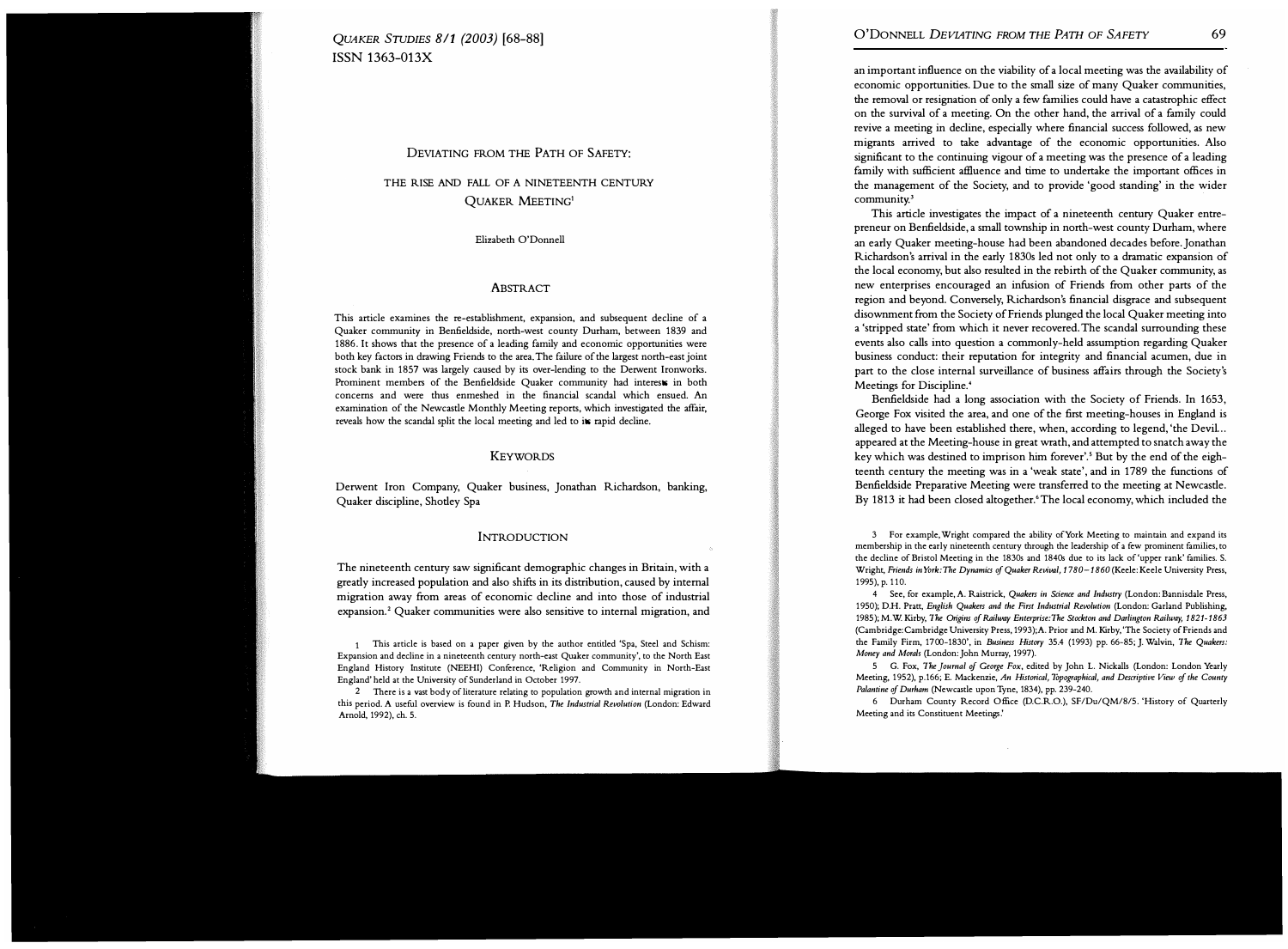village of Shotley Bridge, included paper-making and corn-milling on the banks of the Derwent, farming, and some coal and iron mining. Shotley Bridge had been famous for the German sword-makers who arrived there in about 1685, but the slump in demand for swords after 1815 meant that by the 1830s the craft had almost died out. In 1834, Shotley Bridge consisted of 'a Methodist and a Ranters' meeting-house, two public houses, and a few shopkeepers, with some cottages for mechanics and labourers', while at Benfieldside, the members of the Society of Friends had withdrawn to 'more commercial places', and their meeting-house was 'totally abandoned.''

## JONATHAN RICHARDSON AND SHOTLEY SPA

The arrival of Jonathan Richardson in the mid-1830s was the key to both the reinvigoration of the Quaker community at Benfieldside, and the transformation of the local economy. Richardson's Quaker ancestral credentials stretched back in a direct line on both sides of his family to the earliest days of Quakerism, including many of the great Quaker families ofYorkshire, Cleveland and County Durham. He had arrived on Derwentside to take possession of land which had descended to him through his paternal grandmother, an heiress to the Hunter family of Medomsley who had been landowners in the area since the thirteenth century." The Richardson family came originally from Hull, and were said to have been master mariners. They later removed to Whitby, where they worked alongside other shipowning Quaker families. In the mid-eighteenth century, Jonathan's grandfather, Thomas, went to Sunderland to be apprenticed to the coal-fitter and well-known Quaker, Robert Walker.<sup>9</sup> He later shipped coal for Sir Ralph Milbank, and in 1771 married Frances Haswell, one of four co-heiresses to the Benfieldside lands. A local paper reported the marriage:

June 22nd 1771. Last week was married in the Quaker's meeting-house at Shotton, Mr Thomas Richardson, an eminent fitter in Sunderland, to Miss Fanny Haswell, a lady possessed of every endearing quality that can render the marriage state happy, with a fortune of five thousand pounds. <sup>10</sup>

Jonathan's father, also called Thomas, entered the fur trade at the age of eighteen in partnership with John Mounsey. He married Elizabeth Backhouse

8 John Hunter, a 'volunteer in Cromwell's army', was twenty-two in 1653, when George Fox came to the area. 'So I passed through Northumberland to Derwentwater,' wrote Fox, 'where there were great meetings ... and the everlasting word of life was freely preached and freely received, and many hundreds were turned to Christ their teacher'. Amongst the converts was John Hunter. See E Pumphrey, 'Journals of the Richardson Family of Shetley Bridge' (manuscript in the possession of K.C.S. Thompson, Carshalton, Surrey, no date). Frances Pumphrey was Jonathan Richardson's granddaughter; Fox, journal, p. 166.

9 Sunderland coal-fitters were described in 1802 as 'a sort of middle-men, who bring the article from the mines, and deliver them to the ... merchants ... [T]he fortunes acquired in this place are generally by them.' Reverend R. Warner, A Tour Through the Northern Counties of England, and the Borders of Scotland (Newcastle upon Tyne, 1802), pp.306-7.

10 Quoted in E Pumphrey, 'Journals of the Richardson Family', pp. 91-92.

of the Darlington banking family in 1799. Jonathan, born in 1802, was their second son, and he became manager of the Newcastle branch of the Backhouse bank when it opened in 1825. In 1836, a new joint stock bank, which became known as the Northumberland and Durham District Bank, was established. The Newcastle Backhouse Bank soon amalgamated with it, part of what Maberley Phillips has referred to as the great 'rage for the formation of joint stock banks' at this time.'' Jonathan Richardson became the manager of the new bank, and was later appointed a director. The District Bank became 'undoubtedly the strongest bank in the north of England', with branches at Alnwick, Durham, North and South Shields, and Sunderland, as well as one at Newcastle.12 The new joint stock banks had a difficult time. In 1847, two banks in Newcastle stopped payment, but the 'District' survived with the aid of the Bank of England's local agent. Its business and apparent prosperity continued to grow, with shareholders, including most of the region's Quaker businessmen, periodically receiving dividends of between ten and twelve per cent.<sup>13</sup>

In 1827, Jonathan had married Ann Robson, the daughter of a Darlington draper. The Robsons were prominent members of the Quaker communities in both Darlington and Sunderland. In the mid-1830s Jonathan and his family moved from their home in Newcastle to his property at Benfieldside where, while continuing his banking career, he began to explore new business opportunities. Jonathan's land included the site of an ancient spring, or 'hally well', which was traditionally believed to have curative properties. A local saying claimed, 'No scurvy on your skin can dwell, if you only drink the Hally Well', but by the early nineteenth century the site had become a neglected bog.<sup>14</sup> In 1837, with the aid of local inhabitants, Jonathan traced the source of the 'hally well', and commissioned a chemical analysis of its water. Finding that it compared favourably with the properties of the waters at Harrogate, he decided to develop a spa at the site. Its location was said to be 'remarkably beautiful, and in summer presents a scene of peculiar richness and sweetness'. 15

The Reverend John Ryan dedicated his 1841 book, The History of Shotley Spa, to 'Jonathan Richardson, esquire, the Munificent Proprietor of Shotley Spa, whose generous exertions for the accommodation of the public entitle him to their gracious acknowledgements.' As well as providing 'secluded walks, promenades, or carriage-drives, co mmanding various views, shaded retreats' for the spa's visitors, the enterprise also required the development of tourist facilities in the nearby village of Shotley Bridge, which was described by Ryan

11 M. Phillips, A History of Banks, Bankers and Banking in Northumberland, Durham and North Yorkshire, 1755-1894 (London, 1894), p. 336. The Sunderland and South Shields branches of the Backhouse Bank, and later, in 1839, the 'Old Bank' (Ridley, Bigge and Co.), trading in Newcastle since 1755, also amalgamated with the District. See Phillips, pp. 336-337.

12 Phillips, A History of Banks, p. 338.

13 Phillips, A History of Banks, pp. 338-39.

14 Reverend J. Ryan, *History of Shotley Spa and Vicinity of Shotley Bridge (Sunderland, 1841)*, p. 81.

15 M.A. Richardson, The Local Historian's Table Book, of Remarkable Occurrences, Historical Facts, Traditions, Legendary and Descriptive Ballads, etc. etc., Connected with the Counties of Newcastle upon Tyne, Northumberland and Durham (Newcastle upon Tyne, 1845), p. 406.

<sup>7</sup> Mackenzie, Durham, p.240.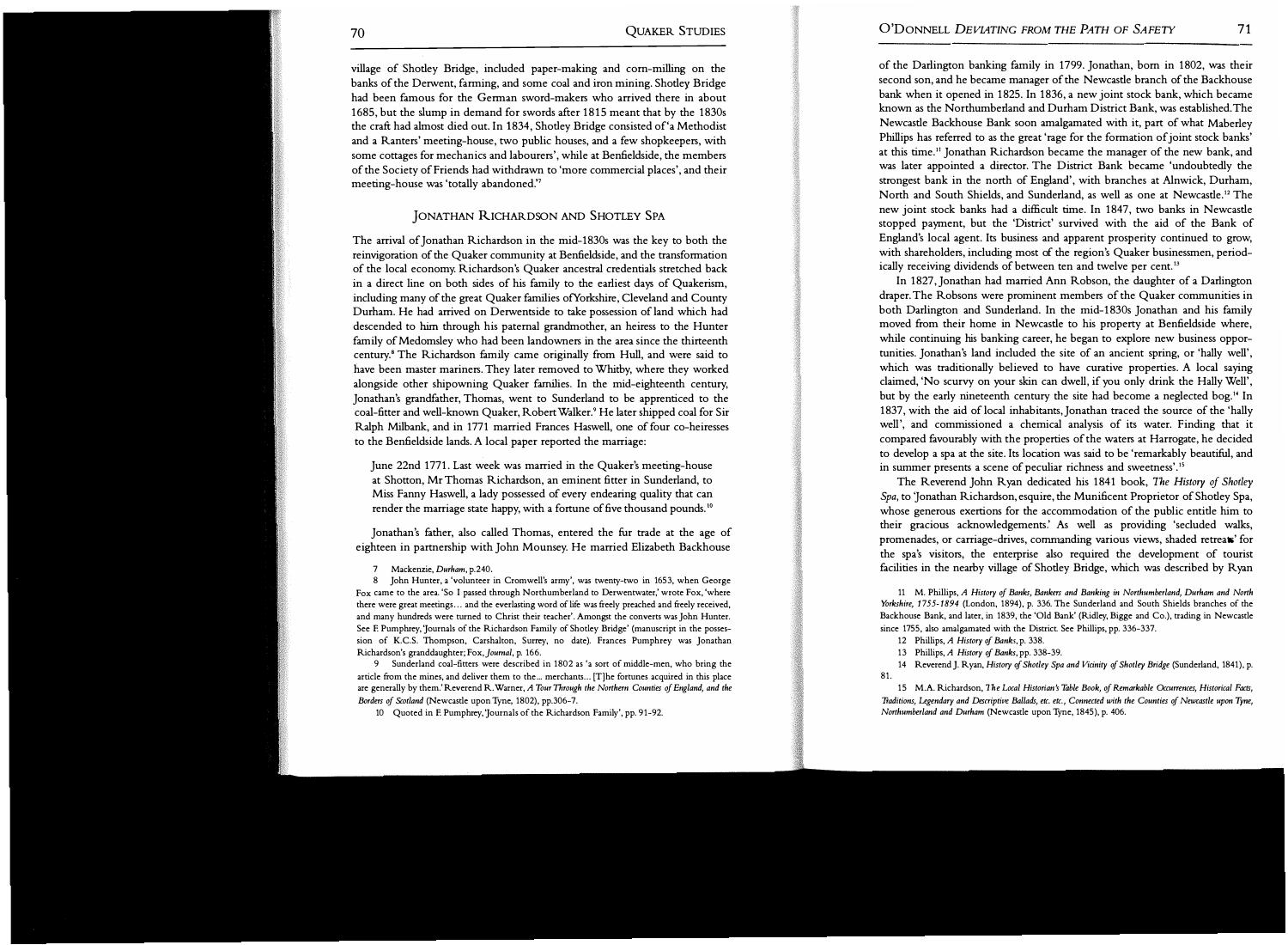prior to the development of the Spa as 'unvisited' and 'sequestered' .16 The spa visitors needed lodgings, and Richardson built the Springfield Hotel, which was said to be 'the most choice erection... another fine specimen of the Friends' taste in architecture... plain but rich and substantial'.<sup>17</sup> Newly arrived prosperous Friends erected splendid residences in the vicinity, including Richardson's new house, Shotley Park, built in 1842. It was to Jonathan Richardson, wrote Ryan, that the 'modern village principally owes the rapid improvements which have given its rural elegance'.18 The spa was ready for visitors from 1838, and rapidly became a popular resort. Its reputation was enhanced by a number of favourable medical reports in the early 1840s.19 Charles Dickens visited the spa in 1839, and the Duke of Wellington is also said to have taken the waters. $20$ 

### THE REVIVAL OF BENFIELDSIDE PREPARATIVE MEETING

The Quaker meeting at Benfieldside soon began to reap the benefits of the development of the local economy. Ryan noted that Friends were, by 1841, 'now considerably multiplied, either as permanent residents or frequent visitors', and he hoped that they would 'exert an influence somewhat corresponding to that of their great and good progenitors'.<sup>21</sup> By the summer of 1839, there were sufficient members to justify re-opening the Quaker meeting-house for worship, and in November 1841, a preparative, or business, meeting was reinstated.<sup>22</sup> In 1850, seventy-three members were recorded at Benfieldside.<sup>23</sup> Foremost amongst the Friends at Benfieldside were Jonathan Richardson and his wife. Edward Pease, the 'Father of Railways', visiting the family in August 1847, enjoyed 'a most kind reception from Cousin Jonathan Richardson and his Ann... I have seldom been in a more complete habitation... or with a more kind bountiful-minded man.'24 By the end of 1843, both Jonathan and Ann had been appointed as overseers to the growing meeting. Other members of the Richardson family removed to the vicinity, including Jonathan's brother Thomas and sisters Sarah and Elizabeth from Sunderland, as well as Backhouse relatives from Darlington. In 1850, Elizabeth Richardson married a well-known Quaker minister, Edwin Octavius Tregelles, who came to Shotley Bridge from Cornwall, together with the children of his first marriage. Originally a civil

16 Ryan, History of Shotley Spa, p. 51.

17 Ryan, History of Shotley Spa, p. 53.

18 Ryan, History of Shotley Spa, p. 51.

19 Ryan, History of Shotley Spa, p. 87.

20 D. Vernon, 'The History of Shotley Spa' in Shotley Bridge Village Community Trust (ed.), Around and About Shetley Bridge (Consett: Derwentside District Council, 1993), p. 26. See also 'Village's fame spurted then died', Newcastle Evening Chronicle, 13 August 1997, p. 12.

21 Ryan, History of Shotley Spa, p. 147.

22 Tyne and Wear Archive Services (T.WA.S.), MF 182. Minutes of Newcastle Monthly Meeting of Women Friends (WNMM), 11 month 1841. As the numbers were still very low, the preparative meeting was initially conducted jointly by both sexes, instead of through the usual separate men's and women's meetings.

23 D.C.R.O., SF/Du/QM/8/5. 'History of Quarterly Meeting and its Constituent Meetings.'

24 A.E. Pease (ed.), The Diaries of Edward Pease (London: Headley Brothers, 1907), p. 244.

engineer, Tregelles established a tin-plate works with Jonathan's eldest son, Jonathan Backhouse Richardson. George Peile moved from Pardshaw meeting in 1851 to join this enterprise, and he married Jonathan's daughter Elizabeth Frances in 1857. The arrival of Charles and Gulielma I'anson and their six children swelled the membership list in 1850. Initially from Darlington, Charles had been a nursery gardener and seedsman in Gateshead, but now started an iron company in partnership with Jasper Capper Mounsey of Sunderland.<sup>25</sup>

Many of the new arrivals were already wealthy, although they obviously hoped to increase their fortunes in the new environment, but some came from relatively humble backgrounds, such as the Wilson sisters, Margaret and Jane, who arrived from Brighouse in 1841 to commence business as confectioners. Others were the household employees of their wealthier brethren. For example, in 1851 Mary Ashford, a Devonshire Quaker, was employed as a teacher to the children of Charles and Susannah Bragg. To accommodate the growing congregation,Jonathan Richardson built a new meeting-house on his own land at Snow's Green.<sup>26</sup>

THE DERWENT IRON COMPANY

Shotley Spa was not the only economic enterprise drawing Friends to Derwentside in the 1840s and 1850s, although the spa had helped transform Shatley Bridge into a desirable place to live. The establishment of the Derwent Iron Company, however, had a far greater impact on the local economy, and promised much larger profits. The founding of the iron company was linked directly to the existence of Shotley Spa. William Richardson of Sunderland, who was taking the waters in 1839, met John Nicholson, a local mineral expert, who had discovered samples of ironstone in the Blue Heaps, which were spoil heaps from local coal mines, at nearby Conside cum Knitley. The samples were sent to Sunderland for analysis, and the findings indicated that there was sufficient iron present to make industrial exploitation viable. Four local entrepreneurs, only one of whom was not a Friend, then subscribed a total of £10,000 to establish the Derwent Iron Company.<sup>27</sup> Jonathan Richardson was approached to purchase the Consett Estate and lease the mineral rights to the new company, being paid royalties on minerals extracted from the estate and compensation for any land rendered unusable by the dumping of slag.<sup>28</sup> The District Bank, of which Richardson was still Managing Director, provided generous support for the rapid development of the Iron Company.<sup>29</sup> Within seven years, fourteen blast furnaces had been erected, plus puddling forges and

25 T.WA.S., MF 184. 'List of Resident Members of Benfieldside Preparative Meeting.'

26 T.WA.S., MF 170. Minutes of Newcastle Monthly Meeting (NMM), 6 month 1858.

27 T. Kearney, Painted Red: A Social History of Consett, 1840-1990 (Durham: D.C.A., 1990), p. 1; K. Warren, Consett Iron, 1840-1980: A Study in Industrial Location (Oxford: Clarendon Press, 1990), p. 6. See also T.WA.S., MF 170. Minutes of Newcastle Monthly Meeting (NMM), 6 month, 1858.

28 T. Moore, Consett: A Town in the Making (Durham: County Durham Books, in association with Southgate Publishers Ltd., Devon, 1992), p. 51.

29 Kearney, Painted Red, pp. 10-11.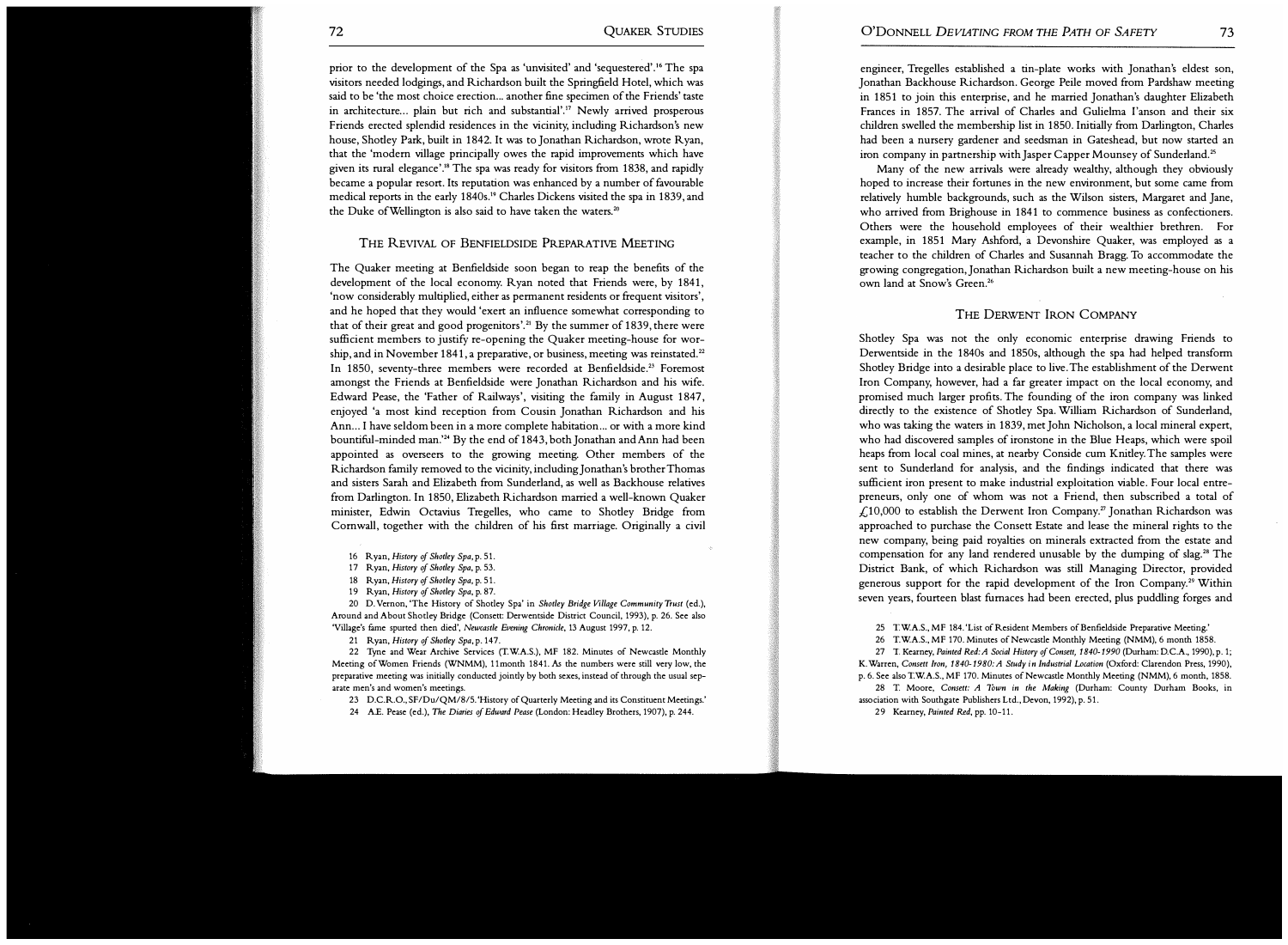rolling mills, producing twenty -nine per cent of north-east England's total iron.30 In addition, a number of related enterprises sprang up, including the Shotley Bridge Tin Plate and Iron Company (co-owned by the Richardson family) and the Mounsey and I'anson Iron Company, providing an assured outlet for a proportion of the iron produced.<sup>31</sup>

The rapid growth of the iron works is underlined by the massive influx of population to Conside cum Knitley, or Consett, as it became known. Workers flocked to the area from Wales, the Black Country, Scotland and Ireland. The 1841 census showed one hundred and ninety-two people living there; by 1851 this figure had increased to 2,777, and ten years later, to  $4,953.^{22}$  The company's operations spread beyond Consett; it has been estimated that by the end of the 1840s as many as 15,000 people in the area were dependent upon the Derwent Iron Company.33 Consett in the 1840s has been described as 'the closest thing England has ever had to the Yukon', 'a lawless, violent, uncivilised place' , with frequent outbreaks of serious violence between the English and Irish workers.<sup>34</sup> Houses were thrown up haphazardly to cope with the mushrooming population. Indeed, 'so great was the demand for work in those days, that these houses were frequently occupied by families while yet so necessary a part as the roof was still wanting' - and there was no proper domestic water supply available until 1860.<sup>35</sup> A contemporary observed that, 'At Leadgate, the women have to wait so long for their turn for water, that they take their knitting with them.' $\!^{\prime\prime}$ 

Gradually, Consett acquired the necessary facilities for civilised living, but during its early years the company was more preoccupied with expansion and survival than with providing amenities for the workforce.<sup>37</sup> Many within the region's Quaker community were deeply involved financially with the enterprise, not only as shareholders, but also as investors in related concerns. For example, The Stockton and Darlington Railway was by 1857 the major provider of mineral transportation with an annual turnover of  $\mathcal{L}$  60,000.<sup>38</sup> The prosperity of the District Bank also depended on the company's success, having lent 'one million pounds on the security of  $\angle 250,000$  of promissory notes, and a mortgage of  $\mathcal{L}$ 100,000 on the company's plant.'<sup>39</sup> As one who was a key decision-maker in both bank and iron-works, Jonathan Richardson was respon-

30 Warren, Consett Iron, p. 6.

31 Moore, Consett, p. 79; J.W Richardson, Memoirs, 1837-1908 (Glasgow: Hugh Hopkins, 1911), p. 100.

32 Moore, Consett, p. 53.

33 Moore, Consett, pp. 52-53.

34 Kearney, Painted Red, p. 2; Consett Lions' Club (compiled), The Consett Story (Consett: Ramsden Williams Publications, 1963), p. 7.

35 The Consett Story, p. 10.

36 Mr. Gledstone, quoted in The Consett Story, p. 9.

37 For example, by 1893 the iron company had established eight day schools, owned 2,700 cottages in the district, built the infirmary and town hall, and donated a park to the town. See Warren, Consett Iron, p. 53; The Consett Story, pp. 13, 38.

38 Kirby, The Origins of Railway Enterprise, p. 163.

39 Kirby, The Origins of Railway Enterprise, p. 163.

sible for the financial security of many of his co-religionists. In 1857, the whole house of cards was to come tumbling down, causing shock waves throughout the Society in the north-east, and resulting in a serious breach in the local meeting.

# THE FAILURE OF THE DISTRICT BANK AND THE COLLAPSE OF DERWENT IRON COMPANY

Until 1851 the expansion of Derwent Iron Company seemed to be unstoppable. Although the local ore had proved to be of poor quality and the discovery in 1850 of the Cleveland Main Seam rendered Consett 'a sub-optimal location for iron-making', the company had the advantage of abundant quantities of cheap coal, and acted quickly to secure control of Cleveland ore supplies through a ten year agreement with the Quaker owners, Pease and Company.<sup>40</sup> By the end of 1857, however, not only had the District Bank failed, but also the Derwent Iron Company, with its massive debt to the bank, was faced with collapse.

An international monetary panic in November 1857, sweeping through the United States of America into Britain and France, shook investor confidence and caused the suspension of a number of banks including, on 26 November, the Northumberland and Durham.<sup>41</sup> The local press attempted to allay public anxiety, alluding to the District Bank's 'wealthy and numerous body of 413 shareholders', whose 'competency to make good any balance of loss which the... bank may have sustained' was beyond doubt.<sup>42</sup> 'We are informed', reported the Newcastle Journal, 'that these arrangements are in such a forward state that the Bank door may be expected to be opened in a few days for the transaction of its usual business'.43 But on this occasion the Bank of England refused to come to the District's aid, declaring the attempt at resuscitation to be 'utterly hopeless and impossible'. The Bank's losses stood at almost two million pounds, a large proportion of which comprised monies owed by 'a large manufacturing establishment in the neighbourhood... one of the oldest and incomparably the largest of the inconvertible advances of the bank'.44This establishment was the Derwent Iron Company and its outstanding debt to the bank was a major factor in the latter's eventual dissolution in April 1858

In connection with this calamity, six senior Friends, all partners in the iron company, came under the investigation of Newcastle Monthly Meeting, when it was revealed that they were unable to meet their obligations to the bank.<sup>45</sup> Such behaviour by members warranted the most serious condemnation,

40 Warren, Consett Iron, pp. 11-13.

41 Newcastle Courant, 13 November 1857 , 20 November 1857, and 27 November 1857. The Western Bank of Scotland and the Wolverhampton and Staffordshire Bank were amongst the casualties.

42 Newcastle journal, 28 November 1857, p. 5; Newcastle Courant, 27 November 1857, p. 8.

43 Newcastle journal, 28 November 1857, p. 5.

44 Newcastle Courant, 18 December 1857, p. 2.

45 The six partners were William Backhouse, Charles Bragg, John Mounsey, Caleb Richardson, Edward Richardson and Thomas Richardson.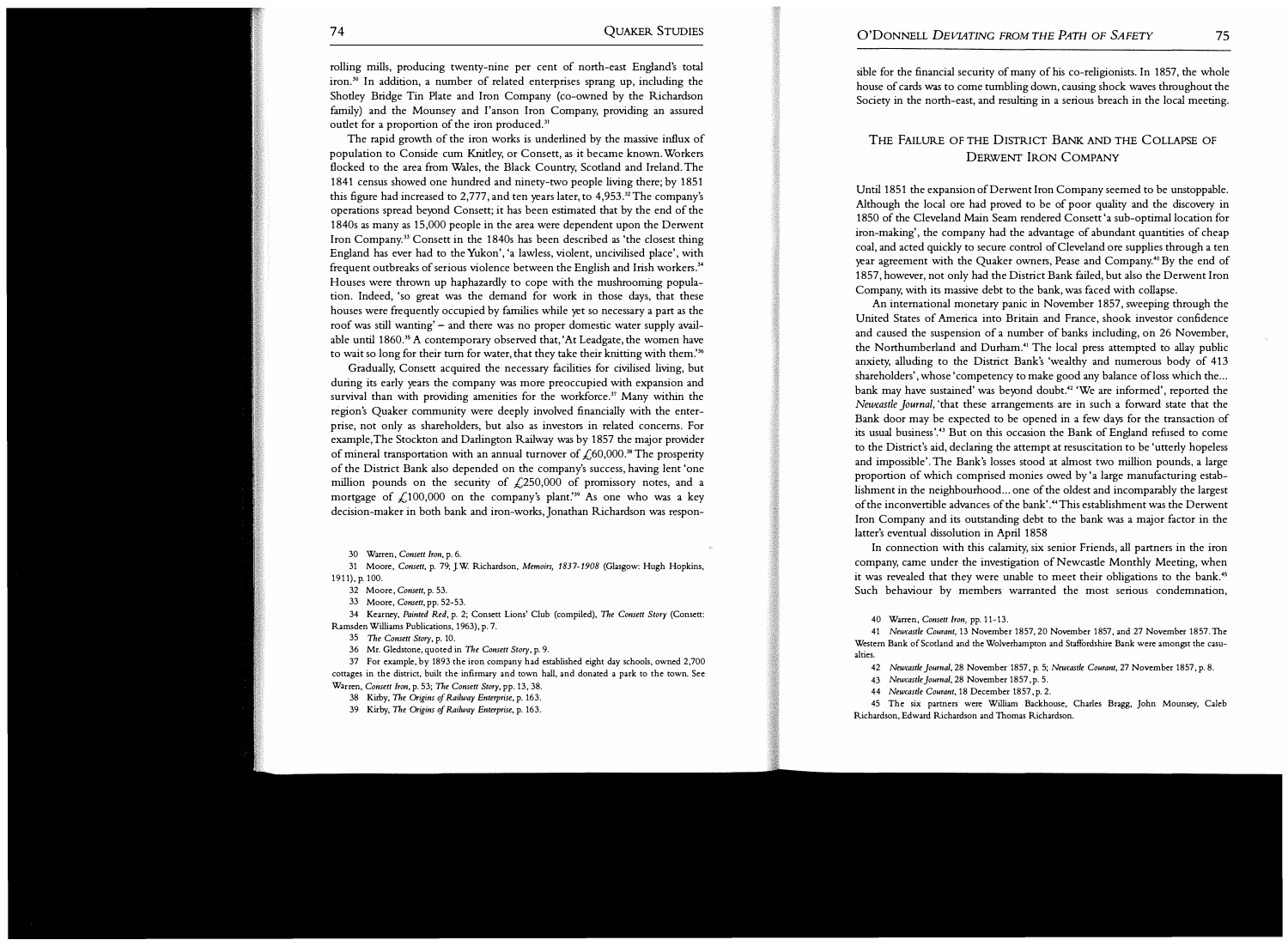especially as the Society had always placed the highest importance on the discharge of financial obligations, and the 1834 Rules of Discipline and Advice contained no less than eleven pages of guidance on correct business conduct. The penalty for bad practice, particularly bankruptcy, was almost always disownment.<sup>46</sup> The report produced by the investigating committee, which was presented to the Monthly Meeting in June 1858, found the six to have been 'imprudent', 'misled', and guilty of 'misplaced confidence', causing them 'to indulge expectations of prosperity at a time when they were rapidly drifting towards a hopeless insolvency'.<sup>47</sup> Given the widely held belief in Quaker business acumen and probity, how had this dreadful financial calamity occurred? The following account is largely based on the Monthly Meeting report.

Although the initial intention was that the development of the company should be on a small scale, funded only out of realised profits, within the first year of operation it amalgamated with the Redesdale Iron Company. This, according to the report, 'laid the foundation of the company's debt', as not only were the liabilities of the Redesdale company greater than expected, but production costs proved hopelessly uneconomic, and it was wound up after only a few months. This resulted in the loss of over fifty per cent of the paid up capital of the two concerns at the time of amalgamation. Undeterred, the Derwent Iron Company went on to purchase Bishopwearmouth Iron Works. Lacking sufficient capital for the transaction, three-quarters of the purchase price was funded through promissory notes at long dates. The partners believed that the profits generated would be sufficient to repay the notes when they became due. Yet, in spite of the Bishopwearmouth works continuing to operate for a few more years, this amalgamation also resulted in considerable loss.

The union of the three concerns meant that there were now twelve partners, mostly members of the Society of Friends. The Monthly Meeting report deplored 'the absence of an official responsible management', particularly as 'none of the partners [were] practically acquainted with... iron manufacture'.<sup>48</sup> The management committee was theoretically open to all, although only one or two of the partners tended to make decisions. Furthermore, Jonathan Richardson, while not actually a partner, was invited to attend all meetings in an advisory capacity. Some of the partners were later to claim that they held misgivings about the large and costly additions made to the Consett works in the first five years of operation, but their objections, if voiced, were disregarded. To meet the expansion, 'a wholly inadequate proportion of capital was brought into the concern by the shareholders themselves', utilising bills of exchange and promissory notes facilitated through the District Bank. As early as the end of

46 The Minutes of Newcastle Monthly Meeting contain numerous examples during the period of disownment of members due to bankruptcy, although an example in 1856 indicates that leniency was possible in certain circumstances, when William Hotham escaped the ultimate penalty for insolvency, despite his 'lack of openness', because of the 'infirmities consequent on his advanced age.' See T.W.A.S., MF170. NMM,

47 T.W.A.S., MF 170. NMM, 6 month 1858.

1846, according to the report, the liabilities of the company were equal to three times its paid up share capital. In the seven years up to 1847, despite an actual loss of capital as well as a heavy losses year by year, four dividends of between five and fifteen per cent were declared. This added to the total debt, and gave 'a false colour of prosperity to the undertaking'. A number of the partners later claimed that they had no idea of the extent of the company's financial problems until 1851. This was hardly surprising as 'the balance sheets periodically laid before the proprietors did not contain the information requisite to form a correct opinion of the financial state and real condition of the undertaking'.<sup>49</sup>

In 1851, the company sent a railway plate and rail over sixty-six feet in length, a twenty foot long iron plate and a marine engine beam of more than seventeen feet to the Great Exhibition.<sup>50</sup> But by this time, not even the most naive of the partners could deny that the company was in serious difficulty. The enormity of its debt to the District Bank had also attracted the concern of at least one of the bank's shareholders, who in 1852 published a letter to its managing director, Jonathan Richardson, alleging 'back-parlour support' by the bank for a company in which Richardson himself had a financial interest, through the leased mineral rights.<sup>51</sup> The shareholder's demand that the bank's affairs be independently audited, however, was not acted upon. Meanwhile, frantic efforts were being made to reduce the debt while carrying on the iron-works in the hope of retrieving the losses. Further shares were issued to the partners, again funded by promissory notes. Two of the partners moved to the vicinity of the works to superintend the company's transactions more closely, but when the bank's difficulties required that the promissory notes be honoured, the six investigated by Monthly Meeting found themselves unable to do so. The company's outstanding debt was the major reason for the failure of the bank, and caused a degree of'misery and distress' which 'eclipsed all previous bank failures in the north of England'.<sup>52</sup>

The key factor connecting the problems of the Derwent Iron Company with the failure of the District Bank was the intimate involvement of Jonathan Richardson in both concerns. The 1852 letter had referred to the bank's Board of Directors as 'very much 'like chips in porridge' - they do neither good nor harm', as the real decisions were made by Richardson.<sup>53</sup> The situation was not very different at the iron company where the partners appeared to have relied heavily on his advice. In April 1858 he, too, was subjected to the investigations of the Monthly Meeting, which was horrified that his conduct had caused him to be 'the occasion of public reproach'. In January 1858, a shareholders meeting, recorded in the Newcastle Journal, suggested that Richardson 'alone has been the cause of this disaster', particularly because of 'the immense amount he

49 T.W.A.S., MF 170. NMM, 6 month 1858.

51 Newcastle City Library Local Studies Collection, 'Shareholder', 'A Letter to the Manager of the Northumberland and District Bank, Suggesting Important Considerations for his Adoption, Previous to the Annual Meeting', Newcastle, 28 January 1852, p. 3.

52 Phillips, A History of Banks, p. 116.

<sup>48</sup> T.W.A.S., MF 170. NMM, 6 month 1858.

<sup>50</sup> The Consett Story, p. 65.

<sup>53 &#</sup>x27;Shareholder', p. 5.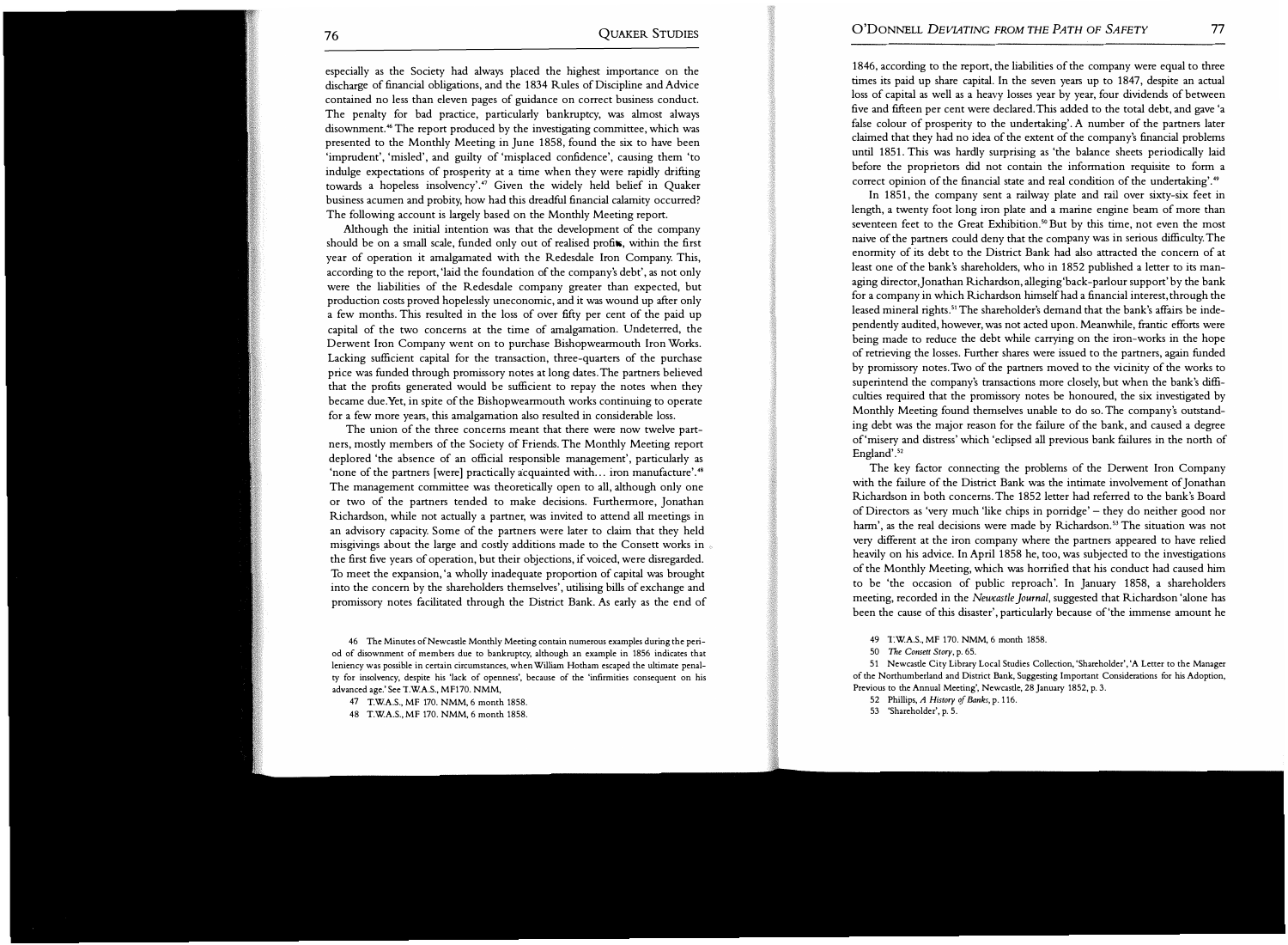advanced to the Consett Iron Works', while also condemning the other directors as 'culpable for allowing him to do it'.<sup>54</sup> The official liquidators for the Bank deplored the 'irregular, imperfect, and vague mode' in which the Bank's books had been kept, as well as concluding that the Derwent Iron Company must have 'been conducted in a very bad manner', as it had continued to accumulate debt at a time when 'iron masters generally have ... made very large profits'.<sup>55</sup>

The Monthly Meeting report on the six partners had been highly critical of their behaviour, but it reserved its most stinging rebuke for Jonathan Richardson. Although not a partner in the iron company and, therefore, precluded from voting at its meetings, Richardson had a more complete knowledge of the company's finances than any of the partners. The report criticized the latter for not taking an active enough part in its financial affairs, behaving as though it were a public company with a legally constituted management, rather than as partners in a private concern with individual and direct responsibility. Until 1851, it would seem, only Richardson knew the extent of the debt to the bank, but he encouraged the continuing extension of the works without adequate capital being brought into the enterprise. Instead, he had used bank funds 'entrusted to the care of himself and his co-directors for the purposes of legitimate banking, and not wherewith to make permanent loans'.<sup>56</sup> Even the expectation of considerable profits in the future could not justify this breach of trust. In addition, his position as lessor of mineral rights gave him a vested interest in the extension of the works. Furthermore it was claimed that Richardson was 'paid a royalty of 3d a ton on all the pig-iron smelted, and this whether the ore used was from his own iron mines, or from other sources'.57This should have made him 'additionally cautious, lest he be insensibly drawn into a sacrifice of the interests of the Bank to those of himself and his personal friends'.<sup>58</sup>

In an attempt to stave off the collapse, he was also found to have overdrawn on both his own account and that of the Tregelles tin-plate company at Shotley Bridge, for which he had been acting. The extent of the bank's difficulties had been deliberately concealed from the shareholders, since 'shortly before the stoppage, instead of acquainting the shareholders with their real position, the Directors declared an increased dividend, thereby giving a fictitious appearance of prosperity'.<sup>59</sup> The bank's 1857 Annual Report had stated that '[t]he business of the bank during the preceding year has fully answered the expectations of the . directors and affords a very satisfactory result'.<sup>60</sup> It was clear to the Monthly Meeting that this had been intended to deceive both the shareholders and the general public.

- 54 Newcastle journal, 28 January 1858, p. 8.
- 55 Newcastle journal, 17 April 1858, p. 7
- 56 T.W.A.S., MF 170. NMM, 6 month 1858.
- 57 J.W. Richardson, Memoirs, p. 100.
- 58 T.W.A.S., MF 170. NMM, 6 month 1858.

59 The Monthly Meeting committee also found that a large amount of debt owed to the bank, which had been legally cancelled, was still included in the accounts as part of the bank's assets. T.W.A.S., MF 170. NMM, 6 month 1858.

60 Phillips, A History of Banks, p. 340.

## IMPACT ON THE QUAKER COMMUNITY

Even before the reports were submitted to Monthly Meeting, letters of resignation from the Society were sent in by virtually all the younger generation of the Richardson family at Shotley Bridge: Jonathan's sons, Jonathan Backhouse and Thomas (also Jonathan Backhouse's wife, Rachel), his daughters Amelia and Elizabeth Frances, and his son-in-law George Peile junior. The normal practice in these circumstances was to send a deputation from Monthly Meeting to try to persuade members to remain within the fold, but on this occasion all 'declined to receive the proposed visit', and their resignations were regretfully accepted without the Monthly Meeting having an opportunity to 'labour with them'.<sup>61</sup>

Benfieldside Meeting was understandably stunned by the affair and the attack on its leading family, and issued the following expression of loyalty:

This meeting deems it desirable in the absence of Jonathan Richardson to express its feeling of deep sympathy with this dear and much-valued friend, in consequence of the unmerited reproach which has been heaped upon him, caused by the difficulties of the Northumberland and Durham District Bank.<sup>62</sup>

This vote of confidence, however, was not sufficient to prevent Richardson's disownment in July 1858. His wife Ann tendered her own resignation the following month. One can only guess at how painful this must have been for her; not only had she been a leading figure in her local Quaker community for many years, but her own family, the Robsons, included many of the 'weightiest' Friends in Sunderland and Darlington. Jonathan had consistently refused to meet the Monthly Meeting investigating committee to explain his conduct, writing that, 'whilst anxious that his objection should not be attributed to any want of respect to the Monthly Meeting, he has not been able to see the matters in any other light'. He felt that his deception was necessary to avoid the stoppage of the bank, but the committee sternly warned that, 'it should be remembered that no end will ever justify the use of immoral means for its attainment'.<sup>63</sup> The only mitigating factor the committee reported was that Richardson had offered to take personal responsibility for a large portion of the debt due from the iron company to the bank, and had given up his house at Shotley Park.

Of his children, only Lucy Ann, the eldest daughter, did not resign from the Society. She had married Jonathan Priestman of Newcastle in 1852, and they lived 'in some prosperity' at Shotley Bridge, until 'the financial crisis stripped [Priestman] at a stroke... of everything he had, and threw his life into the melting pot'.<sup>64</sup> He took his family to live in his father's house at Benwell, and 'paid

61 T.W.A.S., MF 170. NMM, 5 and 6 month, 1858.

- 62 T.W.A.S., MF 174. Minutes of Benfieldside Preparative Meeting, 1852-1870, 5 month 1858.
	- 63 T.W.A.S., MF 1 70. NMM, 7 month 1858.
	- 64 Pumphrey, journals of the Richardson Family', p. 103.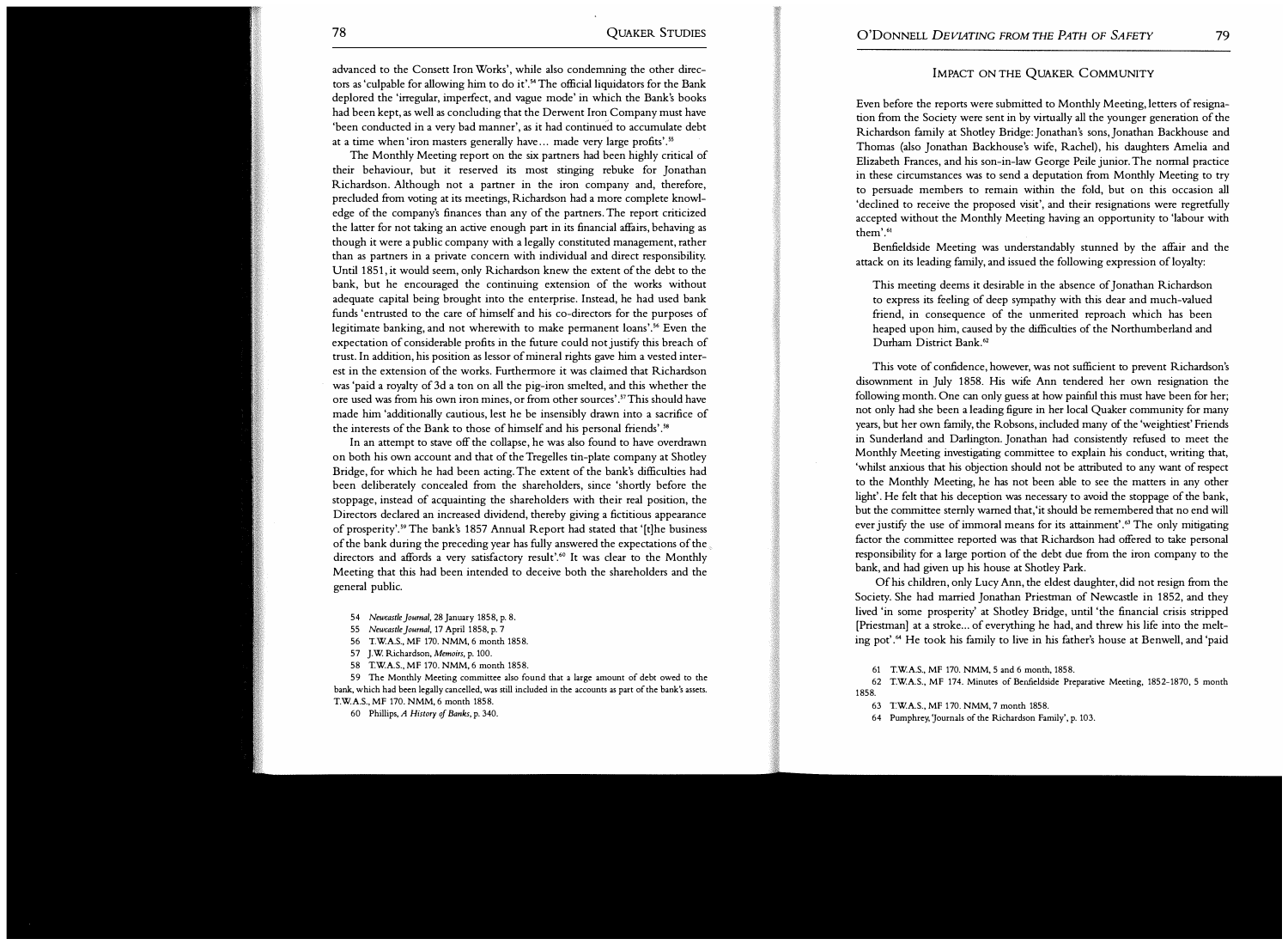away the equivalent of [Lucy Ann's] marriage settlement  $(f, 5,000)$  to sufferers from the failure of the District Bank, considering that her father's financial position, at the time of the settlement, had not justified it'.<sup>65</sup> The creditors of the District Bank demanded that the iron company be sold off, to enable them to recover some of their money.<sup>66</sup> However, with an estimated thirty thousand people directly reliant for support on the company, not to mention the 'pressing commercial reasons for preventing the break-up of so large a concern', it was felt to be imperative that the works should be sold intact.<sup> $\sigma$ </sup> Meanwhile, Richardson's offer to act as guarantor for the amount owing to the Bank by the iron works, while carrying on production and repaying the debt out of future profits, was greeted with derision by the Bank's shareholders and creditors.<sup>68</sup>

The rescue of the iron works, now called the Derwent and Consett Iron Company Limited, was achieved in part by the intervention of the Quaker business community, including the Pease family of Darlington. In a letter to William Backhouse, Jonathan Pease acknowledged the wide and catastrophic impact that the closure of the works would have on the economy of the north-east:

I am quite of the mind that it is most clearly to the interest of your proprietary, the Bank and the Poor as well as My Brother and the two Railway Companies that you should if possible continue your works with as little change or interruption as possible.<sup>69</sup>

Accordingly, fifty-four of the bank's most influential shareholders, including many Quakers, acquired the company for  $\mathcal{L}$ 930,000 to be paid over five years at six monthly intervals, on the condition that they be relieved of further liability to the Bank.<sup>70</sup> Jonathan Priestman, one of the largest holders of stock in the newly formed Derwent and Consett Iron Company Limited, returned to Shotley Bridge to manage the iron works, together with David Dale, the Pease family nominee, appointed to represent their railway interests.<sup>71</sup> To aid the continuation of the works, traffic dues payable to the Stockton and Darlington Railway Company and the North Eastern Railway were suspended for two years, up to a combined total of  $\text{\textsterling}200,000.^72$  In 1858 recovery seemed a distant prospect, and for Priestman managing the company meant a 'hard uphill struggle every

65 Pumphrey, 'Journals of the Richardson Family', p. 103.

66 Kearney, Painted Red, p. 11.

67 Warren, Consett Iron, p. 22.

68 Newcastle journal, 23 January 1858, p.8. Richardson offered to repay the debt with 5% interest, but stipulated that the payments should be linked to the price of iron ore.

69 Quoted in Warren, Consett Iron, p. 22.

70 Newcastle Journal, August 11 1858, p. 5.

71 Warren, Consett Iron, p. 23.

72 Kirby, The Origins of Railway Enterprise, p. 163; Warren, Consett Iron, p. 23. The directors of the Stockton and Darlington Railway had sought to reassure shareholders in the aftermath of the District Bank's collapse and the consequent inability of the iron works to pay its traffic dues, that they had 'obtained the best guarantee they were able for their ultimate payment' by lending their 'cooperation in aid of arrangements which they trust will ensure the successful carrying on of the works'. See Newcastle journal, 13 February 1858, p. 5.

morning in all weathers... then home again, alas on foot about 7'. His daughter described,

a time when money couldn't be found for the fortnightly wages, and he had to go to London and arrange with some bank to advance it. I've heard him tell of hisjourney back to Newcastle at night with a hundred thousand pounds, which he put into his long Wellington boots, so as to go to sleep safely.73

Fears that the collapse of the ironworks would threaten law and order in its vicinity appeared to be justified in April 1858, when a fight between English and Irish workers at Consett culminated in a riot which lasted several days and was not quelled until two hundred Nottingham militiamen arrived to restore order. Kearney suggests that it was precipitated by the fears of unskilled Irish workers that their jobs were at risk in the wake of the District Bank's failure. He quotes a contemporary account by an unknown author:

Considerable excitement prevailed in this town on Wednesday in consequence of a report, which was pretty freely circulated, that a large number of labourers of the Derwent Iron Company's, having been discharged, had commenced a riot in the village of Blackhill. At first the most alarming rumours were current, it being confidently stated that the house of Mr Jonathan Richardson had been broken into and ransacked, and that a number of persons had been killed and wounded.<sup>74</sup>

Jonathan Richardson put himself at odds with his religious community even further by opposing the reconstruction of the iron company, stinging William Backhouse 'to the very quick' by making public his scepticism about the chances of the enterprise becoming successful.<sup>75</sup> But his son-in-law, Jonathan Priesttnan, retained his reputation within the Society, presumably because he was willing to work with his co-religionists to salvage their fortunes. As the son and grandson of Quaker ministers, his continued high standing amongst Friends must have been the reason why Lucy Ann, of all Jonathan Richardson's children, remained a member. 76

The six partners who had been censured by Monthly Meeting were not disowned. They were held to have been seriously misled, but were 'sensible of

73 Pumphrey, 'Journals of the Richardson Family', p. 55.

74 Kearney, Painted Red, p. 5. Another rumour in circulation was that three cannons, used by the English workmen during the riot, had been lent to them by Jonathan Richardson himself. He answered this charge by claiming that they had been lent out without his knowledge by two of his servants, but that they were 'little more than toys'. Newcastle Courant, 30 April 1858, p. 5; 7 May 1858, p. 5. It is worth noting that the District Bank had finally been dissolved the same week that the riot took place.

75 Quoted in Warren, Consett Iron, p. 23.

76 His parents were Jonathan and Rachael Priestman, and his grandmother was Margaret Bragg, all of Newcastle.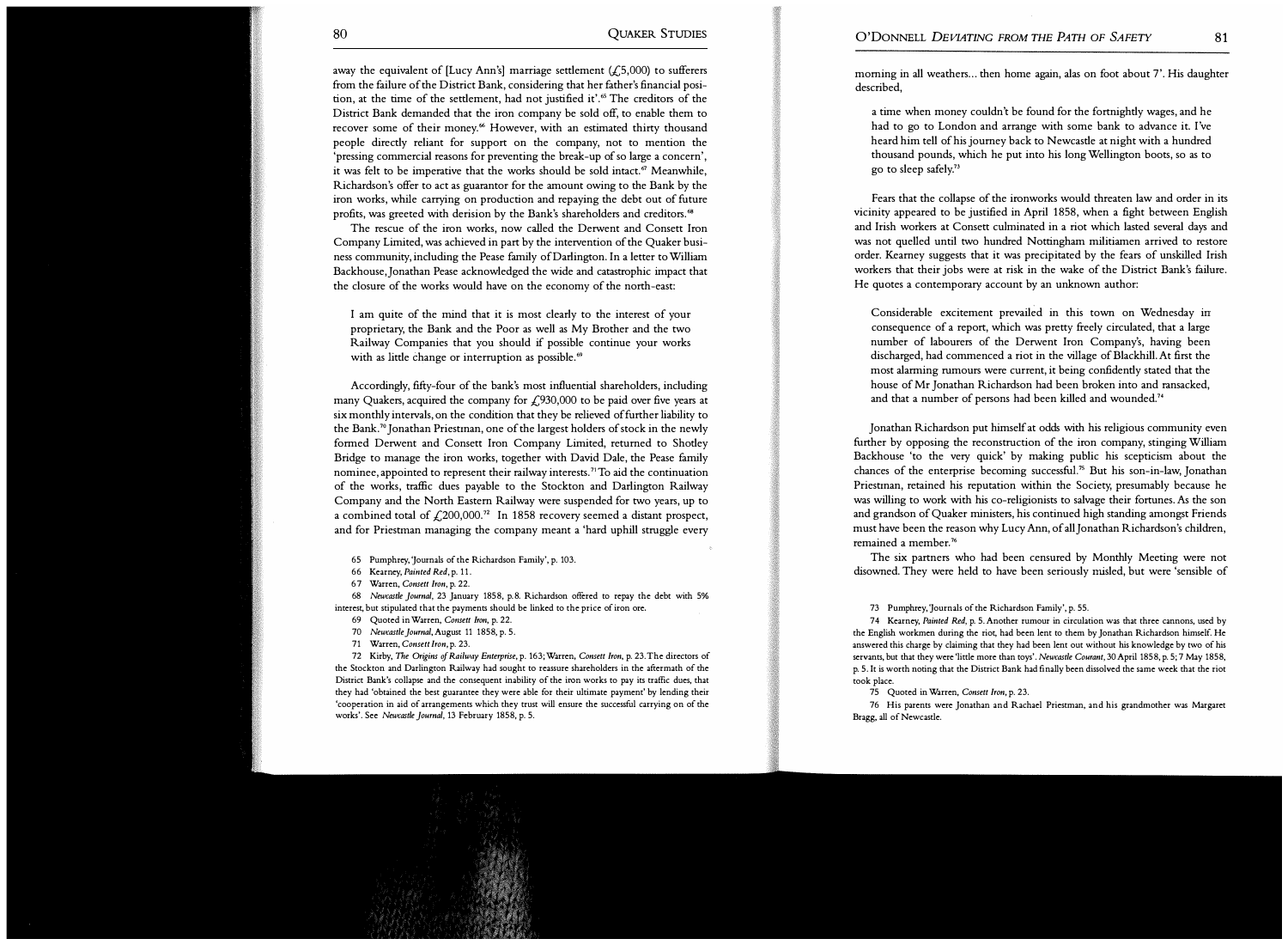their errors.' They were also ready to surrender property towards the liquidation of their liabilities. Their losses were indeed heavy. For example, William Backhouse was liable to the iron company for an amount equal to the whole of his remaining property, and Edward Richardson (Jonathan's brother) had already reduced his establishment following the failure of the bank in order to meet his obligations. All felt the affair to be 'a heavy burden' to their minds. John Mounsey had been aware of the dangerous situation since 1851, but claimed that he had been afraid to make his knowledge public because so many would be affected if the information caused the bank to fail. Edward Richardson expressed contrition for 'having grievously erred in the conduct of his trading concerns', and 'the making undue haste to be rich' he felt lay 'at the root of his deviation from the path of safety'.<sup> $\pi$ </sup>

All had disregarded the advices on trade contained in their Society's Book of Discipline. The Monthly Meeting report sternly reminded them: 'to avoid all pursuit after the things of this world by such ways and means as depend too much on hazardous enterprises'; 'not to seek great things for ourselves'; and 'those who are careful to attend to the limitations of truth, will generally be preserved from great trouble'.<sup>78</sup> But the shock waves from the collapse of the District Bank reached much further than the partners of the Derwent Iron Company, and the members of the Quaker community at Benfieldside.Virtually all Friends of means in the north-east were affected, as well as many in humbler circumstances who had deposited their 'little savings' in the bank.<sup>79</sup> The liquidators of the bank demanded a payment of  $\mathcal{L}$ 35 per share from the shareholders:

many of the shareholders held over one hundred shares, several upwards of a thousand, and the executors of one gentleman were down for 3,375. The amount that would, therefore, be due from various shareholders, was positively appalling, and meant ruin and desolation to hundreds of families... [The] ruin occasioned was worse than that caused by the failure of all the other banks put together.<sup>80</sup>

Edward and John Richardson, both tanners in Newcastle, were major shareholders in the Bank.<sup>81</sup> In 1852, Edward had acquired a splendid new family home, Beech Grove, in Elswick, Newcastle, but he was forced to sell this and move to a smaller property at Rye Hill. He had long held misgivings about the trustworthiness of Jonathan Richardson, as his son, John Wigham Richardson, remembered:

- 77 T.WA.S., MF 170. NMM, 6 Month 1858.
- 78 T.WA.S., MF 170. NMM, 6 Month 1858.
- 79 Newcastle journal, 24 April 1858, p. 5.

80 Phillips, A History of Banks, p. 344. At least one suicide was attributed to the bank's failure: John Naylor, a cab proprietor in York and a shareholder, hanged himself in May 1858 after being forced to sell all his cabs. See Newcastle Courant, 7 May 1858, p. 5.

81 The Newcastle Richardson family always denied a blood relationship with Jonathan Richardson, although since both families came originally from Yorkshire and Cleveland, it is likely that they were distantly related.

It is curious that my father was one of the twelve original shareholders in the Consett Iron Company and he sold his share because he considered that Jonathan Richardson had not treated him quite fairly in a horse transaction, and yet notwithstanding this he invested in the shares under the management of the same man.<sup>82</sup>

Edward's 'total want of confidence in the manager of that Bank' led him to take advice about disposing of his shares, 'even at a heavy sacrifice', immediately prior to its closure. By a cruel twist of fate, 'the Stock Broker suddenly fell ill, and deferred the sale, and, in the meantime, the Bank stopped payment'.<sup>83</sup> Edward was deeply distressed at the damage the crisis had done to Friends' reputations for honest dealing. So great was his indignation 'at the discredit brought upon the Quaker name that he vowed he would never wear the garb again', and accompanying his son George to his tailor, 'he gave most particular directions to have a suit made like a quiet old-fashioned farmer'.<sup>84</sup> Moreover, Jonathan Richardson became known as 'the great sinner' within Edward's family circle.<sup>85</sup>

Edward's brother John had intended to retire from tanning before catastrophe struck, but was obliged to carry on working, as the bank failure had, at a stroke, involved 'a call of four times the amount of capital invested'. He bore his loss in 'a truly Christian spirit, and was never heard to utter a repining word, giving up to the uttermost of his ability his well-won possessions to meet the losses of those who had put their trust in the shareholders'.<sup>86</sup> When he died suddenly at Shap Wells in April 1859, aged only sixty years, his family blamed his 'trials of much financial difficulty'.<sup>87</sup> Neither Edward nor John agreed to join the bank's principal shareholders' takeover of the iron company, although by doing so they could have considerably reduced their losses. As far as Edward was concerned he did not want his family 'to be in any way connected with the circle at Shotley Bridge'."8 Indeed, he ultimately came to regard his losses 'as blessings, which had weaned his mind from earthly affections, and turned his thoughts to a higher life'.<sup>89</sup>

The bank eventually repaid its creditors in stages to the sum of 19s 6d in the pound, although the final repayment was not available until January 1865.<sup>90</sup> Those who had lost money were understandably aggrieved at the delay, especially when the original attempt to purchase the iron company failed and

82 J.W. Richardson, Memoirs, p. 100.

83 A.D. Richardson, Memoir, With Extracts from Her Letters (Newcastle-upon-Tyne, 1877), pp. 112-1 13.

- 84 J.W. Richardson, Memoirs, p. 100.
- 85 A.D. Richardson, Memoir, p. 117.

86 T.WA.S., MS. 2827. A.P. Balkwill, 'Extracts from the Genealogy of the Balkwill family of Plymouth' (bound typescript, 1908), p. 23.

87 S.A. Richardson, 'Sketch of the Life of Sarah Richardson', in T.WA.S., MS. 2827. Balkwill, 'Extracts', p. 65.

- 88 J.W. Richardson, Memoirs, p. 103.
- 89 A.D. Richardson, Memoir, p. 113.
- 90 Phillips, A History of Banks, p. 345.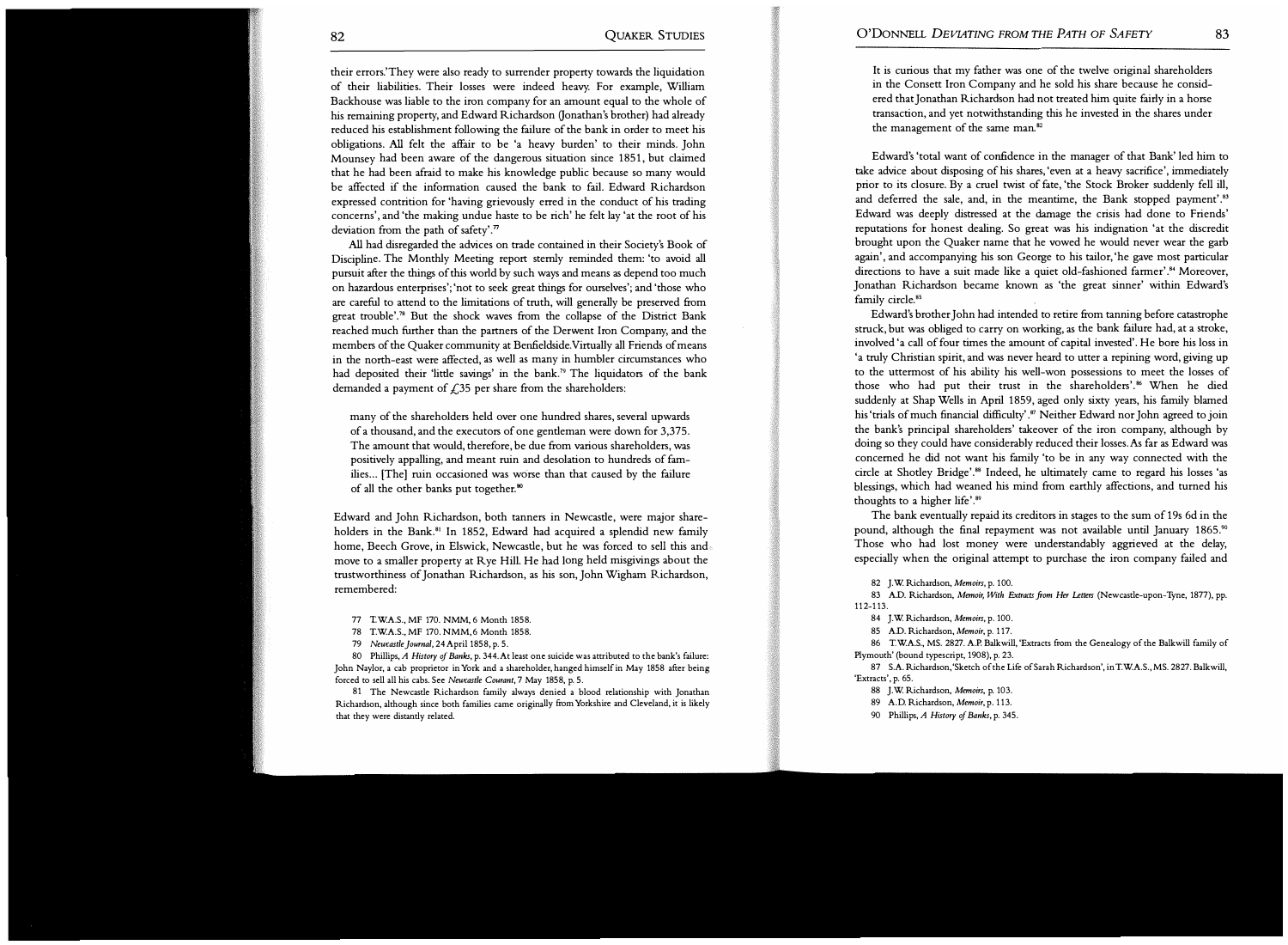the works had to be put on the market again.<sup>91</sup> In May 1863, a local Tory politician, Charles Frederick Hamond, delivered a highly critical speech to a meeting of the creditors of the District Bank in response to the proposed second reconstruction of the iron company. He accused a number of individuals and companies as not only having profited from the first reconstruction, but as standing to gain once again – the new company eventually acquired a million pounds worth of assets for only  $\angle 295,318 -$  while the creditors of the bank were still heavily out of pocket.<sup>92</sup> Almost all the parties named belonged to the Society of Friends, including 'the Peases, and the Backhouses, and the Stockton and Darlington Railway Company... Mr David Dale, Mr Pease's factotum'.<sup>93</sup> He claimed that the liquidators had not forced Jonathan Richardson to repay his debts to the bank, claiming that ' [t]hey let him rusticate - whether with a quiet mind I don't know - without taking steps against him'. He also noted that Richardsons's sons had continued to prosper, observing '[p]erhaps many of you may meet these gentlemen walking, or riding on their hunters, up Grey Street, and having every enjoyment that this life can afford; but they have never been called upon to pay one penny'.<sup>94</sup> How far the rest of the north-east business community shared Hamond's views is not known, but the Friends' solid reputation must surely have suffered a setback from the affair.

The consequences of the financial setbacks and the loss of the leading family of the Benfieldside Meeting were devastating. Jonathan and Ann Richardson had not been re-appointed as overseers in 1855, the last time before the crisis that the offices were renewed, but his brother Thomas and sister Sarah, as well as Edward Backhouse, one of the six shareholders, were. When, in 1 858, the appointments were due for renewal or replacement, Newcastle Monthly Meeting noted that, 'in Benfieldside Meeting... all the Friends who have been under that appointment have desired to be released from further service'. The committee charged with nominating candidates for office remarked that, 'the members of that meeting have a strong daim on the sympathy and care of the Monthly Meeting, under the peculiarly trying circumstances in which they have been placed'. Nevertheless the committee did not feel it to be 'advisable to nominate any friends to fill the office of overseer in Benfieldside at the present time'.<sup>95</sup> The meeting did not have its own overseer again until the late-1860s. There was also the problem of what to do about the meeting-house, which Jonathan Richardson had built on his own land at Snows Green, particularly since the old meeting-house was in a very dilapidated condition. Months of negotiation followed before he agreed, in October 1862, to sell the new build-

91 G. Lister, Consett and District, North-West Durham: A History from 1183 to 1945 (Pelaw-on Tyne: Cooperative Wholesale Society, 1946), p. 10. The Consett Iron Company Ltd purchased the company in March 1864 with a capital of  $\mathcal{L}$ ,400,000 in  $\mathcal{L}$ ,10 shares.

92 Newcastle City Library Local Studies Collection. Newcastle Daily Journal, 'The District Bank Report of a Meeting of Creditors, Held May 28, 1863, and Mr C.E Hamond's Speech.' (Newcastle-upon-Tyne, 1863).

- 94 'District Bank Report', p. 11.
- 95 T.WA.S., MF 170. NMM, 8 month 1858.

ing to Newcastle Monthly Meeting for  $\text{\textsterling}250$ .<sup>96</sup>

By 1860, there were only fifty-two members of Benfieldside meeting, and this had dwindled to thirty-five in 1865.<sup>97</sup> Not only had many members who arrived in the 1840s and 1850s not remained in the area very long, but also the neighbourhood was no longer as attractive to incomers as it had been when the fortunes of the Richardson family were at their peak. The I' anson family returned to their native Darlington in 1859, and in 1861 six members emigrated to Australia, but the hæmorrhage of members was not matched by a corresponding transfusion of new blood. Ann Richardson returned to Shotley Bridge following Jonathan's death in 1871. Although she never rejoined the Society, she attended meetings until her death in 1887, when she was buried in the Friends' burial ground. But her grandchildren, the sons and daughters of Jonathan Backhouse Richardson as well as, surprisingly, Lucy Ann's children, only remained in membership until they reached adulthood, in the 1870s and 1880s, when all of them resigned. It is probable that they had been child members in name only, until they were deemed old enough to confirm membership for themselves.

The financial crisis had, therefore, deprived Benfieldside Meeting not only of current members, but also of its future. By the end of 1877, there were only twenty-two members, and its preparative meeting, because of the low numbers, was again held jointly between the men's and women's meetings, and on a quarterly, rather than a monthly, basis. As the membership continued to decline, First Day afternoon meetings were discontinued. In 1881, only fourteen members remained, and the 1886 annual tabular statement showed no members at all. The Monthly Meeting minute recording the meeting's closure that year noted that the 1839 reopening of Benfieldside Meeting had occurred 'not by any fresh convincement of the population... but by removals caused by largely increased trading interests', and that '[m]ost of these newcomers have again left the district'.98 This was a sentiment that echoed Mackenzie's comment half a century earlier.

#### **CONCLUSION**

In 1926, Frances Pumphrey, Jonathan Richardson's grand-daughter, described the difficulties she had encountered when trying to discover more about the crisis, in order to write her family history:

All this history, pieced together out of things I've heard people say, must be taken with some grains of salt. There were circumstances which naturally prevented my asking questions freely, for my grandfather was greatly blamed – whether more than he deserved I can't decide.<sup>99</sup>

This account of the rise and fall of Benfieldside Preparative Meeting

- 96 T.WA.S., MF170. NMM, 10 month 1862, 12 month 1864.
- 97 D.C.R.O., SF/Du/QM/8/5. 'History of Quarterly Meeting and its Constituent Meetings.'
- 98 T.WA.S., MF171. NMM, September 1886.
- 99 Pumphrey, 'Journals of the Richardson Family', p. 55.

<sup>93</sup> 'District Bank Report', pp. 9, 11.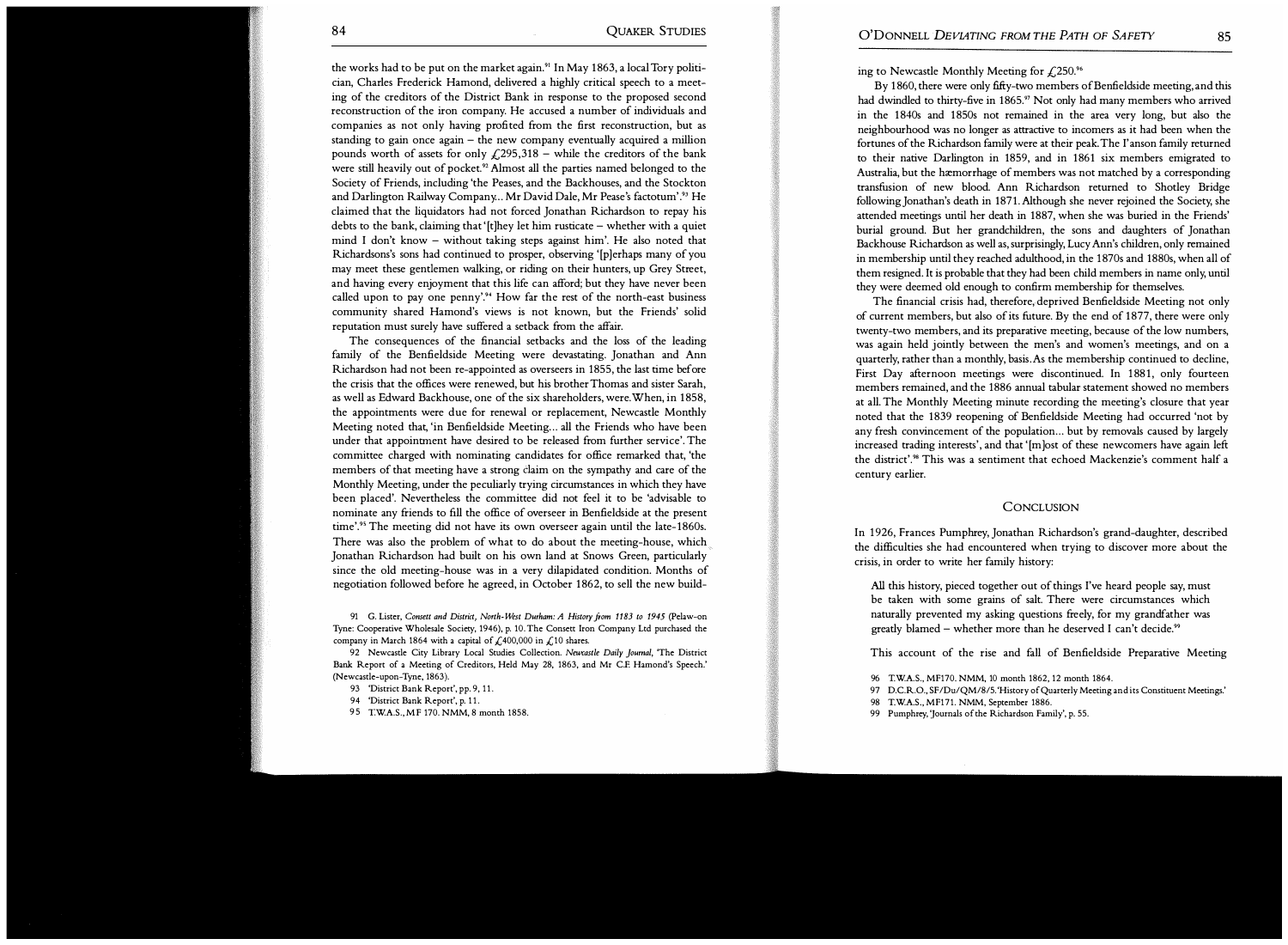suggests that Jonathan Richardson was guilty of some highly dubious business practices. It is clear that, in using his position at the District Bank to further his own and his colleague's interests in the Derwent Iron Company, he had contributed to the downfall of the former and seriously jeopardised the survival of the latter. On the other hand, he would never have been able to achieve such a spectacular level of debt for the bank without the complicity of a number of his fellow Quakers, even if, as they claimed, they acted unwittingly. Kearney accuses the bank's shareholders of being 'either completely without prudence or... unduly influenced by Richardson to support the company'.<sup>100</sup> Neither judgment sits comfortably with the usual view of Quaker business practice. But the case illustrates how Friends, despite their highly treasured reputation for safe, reliable and trustworthy behaviour in business affairs, could be as susceptible to the lure of 'easy money' as anybody else. The partners in the Derwent Iron Company had allowed crucial decision-making to be dominated by one whose interest in both concerns severely compromised the propriety of his advice. Would they have been quite so willing to sanction the over-rapid expansion of the iron company if Richardson had not been a member of their Society? A remark by William Ogden, a fellow Director in the District Bank, suggests that Jonathan Richardson's religious affiliation had influenced the degree of trust placed in his judgment:

knowing that the Society of Friends exercised a care over its members made him and his fellow Directors have more confidence in Jonathan Richardson's management than would otherwise be the case.101

Mter his disownment, Richardson lived in retirement away from Shodey Bridge until he died on Christmas Day, 1871. Those who suffered from his dealings understandably felt bitter towards him, but one of the culpable shareholders, Charles Bragg, was rehabilitated to such an extent that he was chosen as an Elder in 1866. Perhaps Richardson's main sin, as far as the Quaker community was concerned, was that he refused to express contrition about his role in the affair. Jonathan Richardson's original belief that the Derwent Iron Company was capable of realising large profits was eventually vindicated after its re-formation in 1864. By 1873 the company employed nearly 6,000 hands, and its six blast furnaces produced 450 tons of pig-iron per week, much of it used for the manufacture of ship plates, of which it made 'more than any other firm in the country'.<sup>102</sup> It became a fully integrated company, supplying all its own fuel, as well as owning a range of ancillary works and railways. Its success has been attributed not only to the financial advantages it enjoyed from the discounted purchase price, but, most importandy, to sound and innovative

100 Kearney, Painted Red, p. 11.

102 J.S. Jeans, Notes on Northern Industries: Written for the Iron and Steel Institute of Great Britain (London, 1873), p. 125.

management. 10 3 Perhaps such management would not have been possible while the company was dominated by Richardson, but its later success demonstrated that iron making could flourish on that isolated Durham hill-top. The District Bank, under Richardson's management, had undoubtedly extended too much credit to the iron works, but at least one local observer believed that the bank could, and should, have been saved:

The bank ought to have been resuscitated under a different management. They were possessed of the largest and best business in the district... they only wanted time and caution, and the man to pull them through. Application was made for assistance; but the authorities <sup>m</sup> Threadneedle Street refused, and the bank went into liquidation. 104

Above all, the case illustrates how financial opportunity and leadership were crucial to the well-being of a local meeting. With no professional ministry, the management of the Society relied more than any other church on the activism of its members to sustain it, and the most afiluent and socially prominent Friends comprised, in the nineteenth century, its unofficial leadership.<sup>105</sup> The disownment of Richardson and withdrawal of his family from the affairs of the local meeting left it floundering, and it was ultimately wound up once again. For perhaps twenty-five years Benfieldside Preparative Meeting had enjoyed a revival made possible by the patronage and involvement of the Richardson family, but no-one else with comparable energy, vision and prosperity emerged to take his place, and so the meeting died. As for Shodey Spa, it continued to flourish for a number of years. In the 1890s one report estimated the number of visitors as 60,000, and it is ironic that it was the success of Richardson's other commercial venture, the ironworks, which sounded the death-knell for the spa. A contemporary observed that, 'circumstances occurred to prevent the realisation of its promoters' expectations. The neighbouring Consett Iron Works started up in the midst of the Spa's prosperity and those who loved retirement were obliged to seek it elsewhere than at Shotley Spa.'<sup>106</sup>

## AUTHOR DETAILS

Elizabeth O'Donnell has been teaching History in further and higher eduction in the north-east of England for over 20 years. She received her Ph.D. in 2000,

103 For a full discussion of the reasons for the success of Consett Iron Company, see H. W Richardson and J.M. Bass, 'The Profitability of Consett Iron Company before 1914', Business History, 7.2 (1965), pp. 71-93;Warren, ch. 11, pp. 74-82.

106 Quoted in Vernon, The History of Shotley Spa, p. 27.

<sup>101</sup> Quoted in R. Sansbury, Beyond the Blew Stone. 300 Years of Quakers in Newcastle (Newcastle upon Tyne: Newcastle upon Tyne Preparative Meeting, 1998), p. 178.

<sup>104</sup> T. Potts, Sunderland: A History of the Town, Port, Trade and Commerce (Sunderland: B. Williams and Co. Ltd, 1892), pp. 321-322.

<sup>105</sup> A number of historians have noted the tendency oflocal elites to predominate in the management of the Society in this period. See, for example, E. Isichei, Victorian Quakers (Oxford: Oxford University Press, 1970).